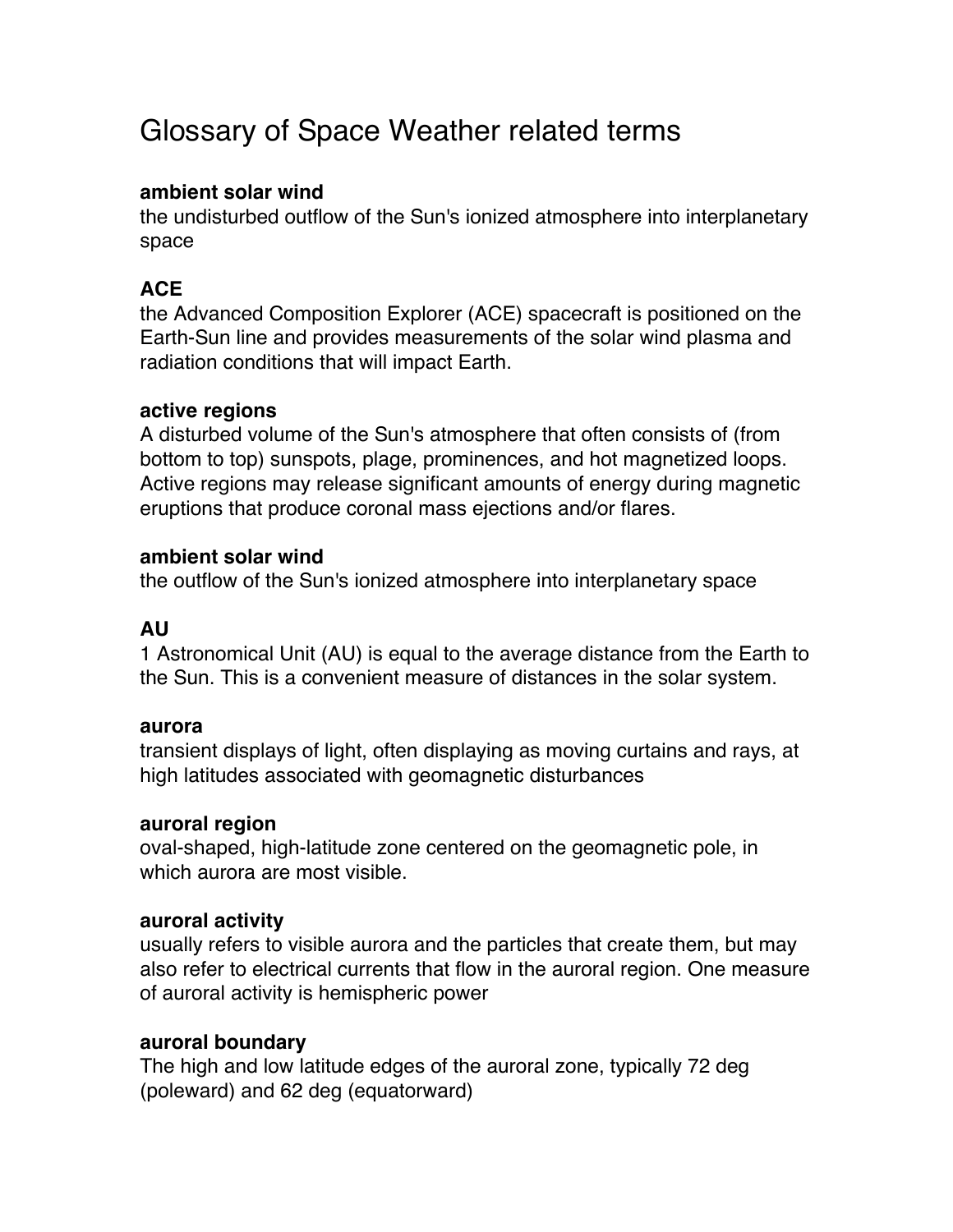#### **auroral precipitation**

ionized particles that fall, or are accelerated, into Earth's atmosphere to create the aurora and aid in the flow of electrical current

#### **cadence**

in science, the rate at which an instrument, usually an imager, records a data

# **Carrington event**

An extremely powerful solar flare followed by intense geomagnetic activity in late August and early September 1859

# **Carrington rotation**

a full rotation of the Sun with a period of about 27 days.

## **chromosphere**

The region of the Sun's atmosphere that exists just above the photosphere. The chromosphere is visible with a special narrow band telescope the views the emissions of Hydrogen-alpha.

# **Corotating Interaction Region (CIR)**

Corotating interaction regions are zones of enhanced solar wind plasma density and interplanetary magnetic field that result from a region of slow solar wind (ahead) being compressed by fast solar wind behind it. In Earth's reference frame these enhanced regions sweep by, often creating small to moderate geomagnetic disturbances for a few to tens of hours.

# **CME**

Coronal Mass Ejection - An eruption in the outer solar atmosphere that sends billions of tons of magnetized plasma clouds into interplanetary space. When traveling at high speeds these ejections create shocks in the solar wind. Earth-intercept of a CME is often followed by a geomagnetic storm

## **CME angular width**

the full angular width of the CME, a measure of the size of a coronal mass ejection as it propagates away from the Sun.

# **CME opening half-angle**

Half the full angular width of the CME, which is a measure of the size of a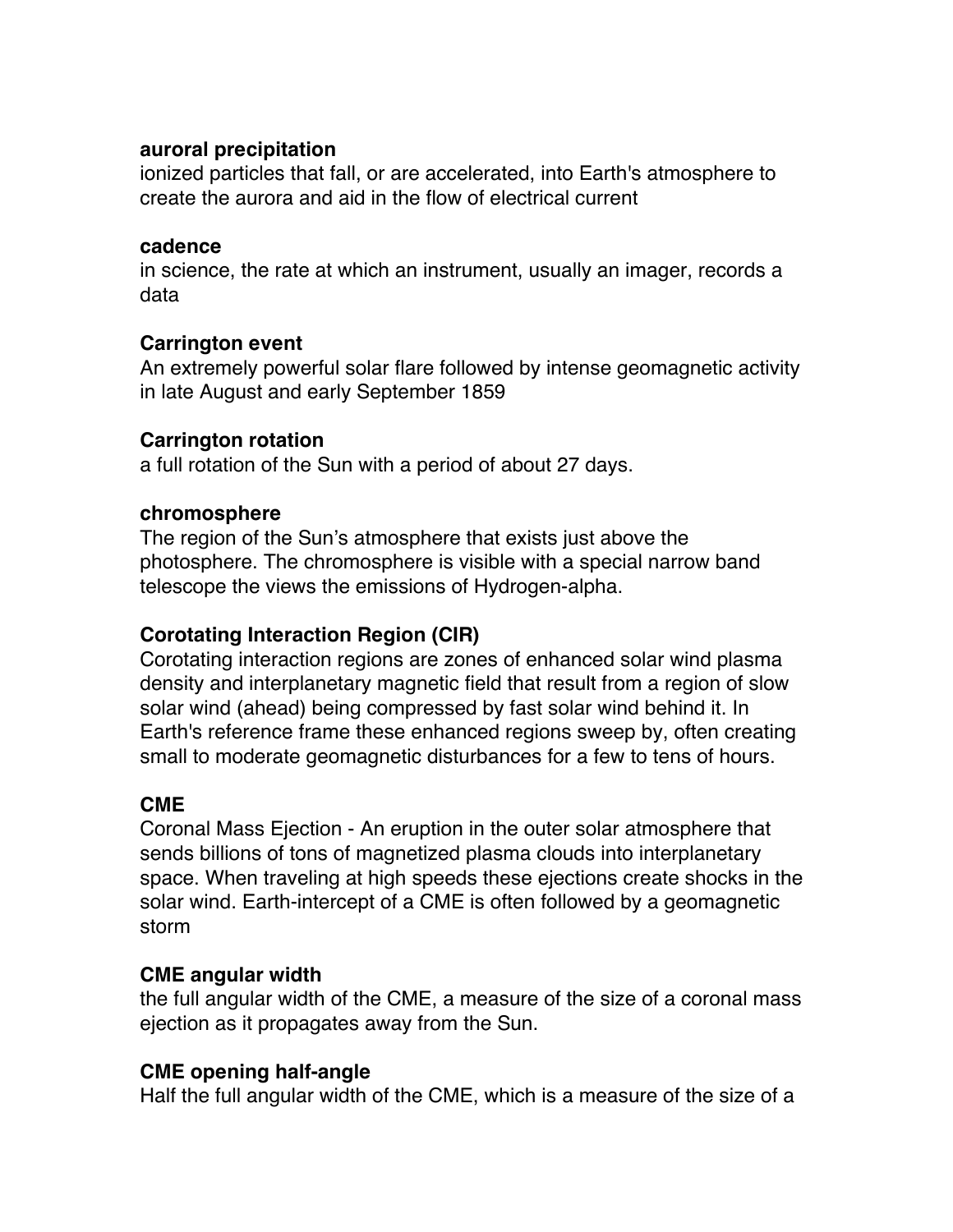coronal mass ejection as it propagates away from the Sun. Often the propagation is assumed to sweep out the shape of a cone in interplanetary space. The angle between the cone edge and the central axis of the cone is the opening half-angle

#### **CME parameters**

Basic attributes of a CME such as plane of sky speed, radial speed, width, longitude, latitude.

#### **CME plane of sky measurements**

Measurements CME motion(propagation and expansion) or behavior that is transverse to the Sun-observer line (in the plane of the observation).

## **CME plane of sky speed**

The speed of a CME that is transverse to the Sun-observer line. This speed is always an underestimate of the CME speed since it does not include the radial motion (to/from observer)

## **CME radial velocity**

The three dimensional velocity of the CME which is derived from plane of sky speeds using various methods (e.g. source location, geometric triangulation, fitting models).

#### **cone model**

A coronal mass ejection (CME) propagation model that assumes the CME expands and propagates from narrow region (vertex) and subsequently develops a round cross section thus sweeping out a cone

#### **coronagraph**

A telescope, or attachment to a telescope, that blocks the light of a star (Sun) inside the instrument field of view so that regions near the star (Sun), particularly the atmosphere or solar corona, can be viewed

## **coronagraph field of view**

The total amount of sky viewed in a coronagraph. The Sun is  $\sim 0.5$ degrees across. A 3-degree coronagraph field of view covers 2-6 solar radii (inside of 2 solar radii the Sun is blocked out)

## **coronagraph difference images**

A method of subtracting a previous coronagraph image from a current image to find changes that have occurred between the time the two images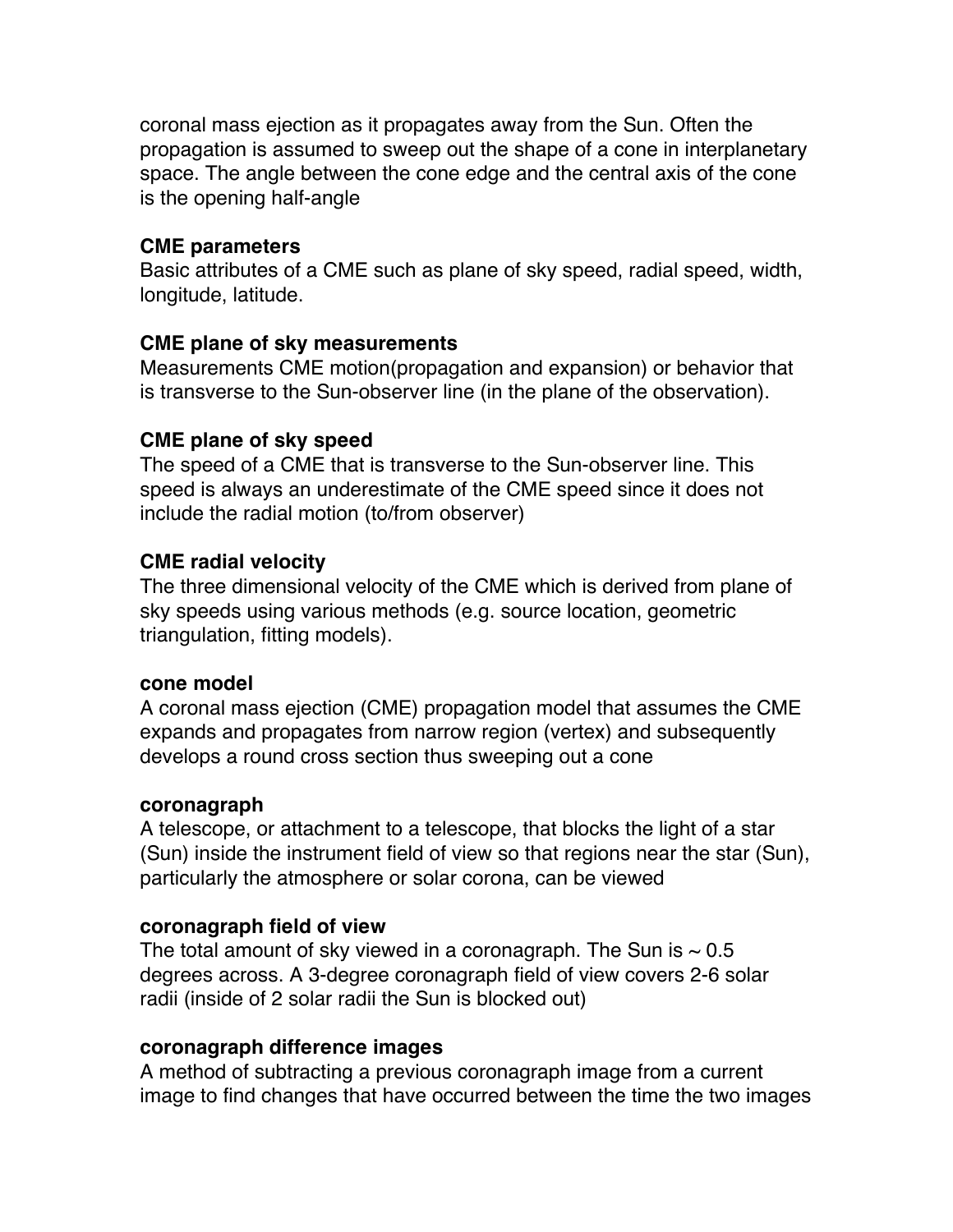were made. The subtraction removes much of the original background so that new changes are highlighted. The method is often applied to track the expansion and propagation of CMEs

#### **coronal hole**

vast regions in the Sun's upper atmosphere that appear dark compared to surrounding areas when observed in Extreme Ultra-Violet (EUV) and X-ray wavelengths.

#### **coronal loop**

Coronal loops form the basic structure of the lower corona and transition region of the Sun. These highly structured loops are a direct consequence of the twisted solar magnetic flux within the solar body. The population of coronal loops can be directly linked with the solar cycle. it is for this reason coronal loops are often found with sunspots at their footpoints. The upwelling magnetic flux pushes through the photosphere, exposing the cooler plasma below. The contrast between the photosphere and the solar interior gives the impression of dark spots, or sunspots

#### **differential rotation**

different rotation speeds at different solar latitudes, faster at lower latitudes and slower near the poles

#### **diffuse aurora**

Diffuse auroral emissions occur when plasma sheet particles are scattered from the loss cone and precipitate into the auroral zone without additional acceleration along geomagnetic field lines. Diffuse auroral precipitation, which is usually sub-visual, is a continuous process that expands equatorward when geomagnetic activity increases.

#### **discrete aurora**

Discrete auroral particles are accelerated by two distinct physical mechanisms: quasi-static electric fields, producing monoenergetic peaks, and dispersive Alfven waves, producing broadband electron acceleration. Discrete aurora are responsible for the rays and curtains usually associated with visible active aurora.

#### **ecliptic plane**

The plane of Earth's orbit around the Sun. The ecliptic plane is used as the main reference when describing the position of other objects that rotate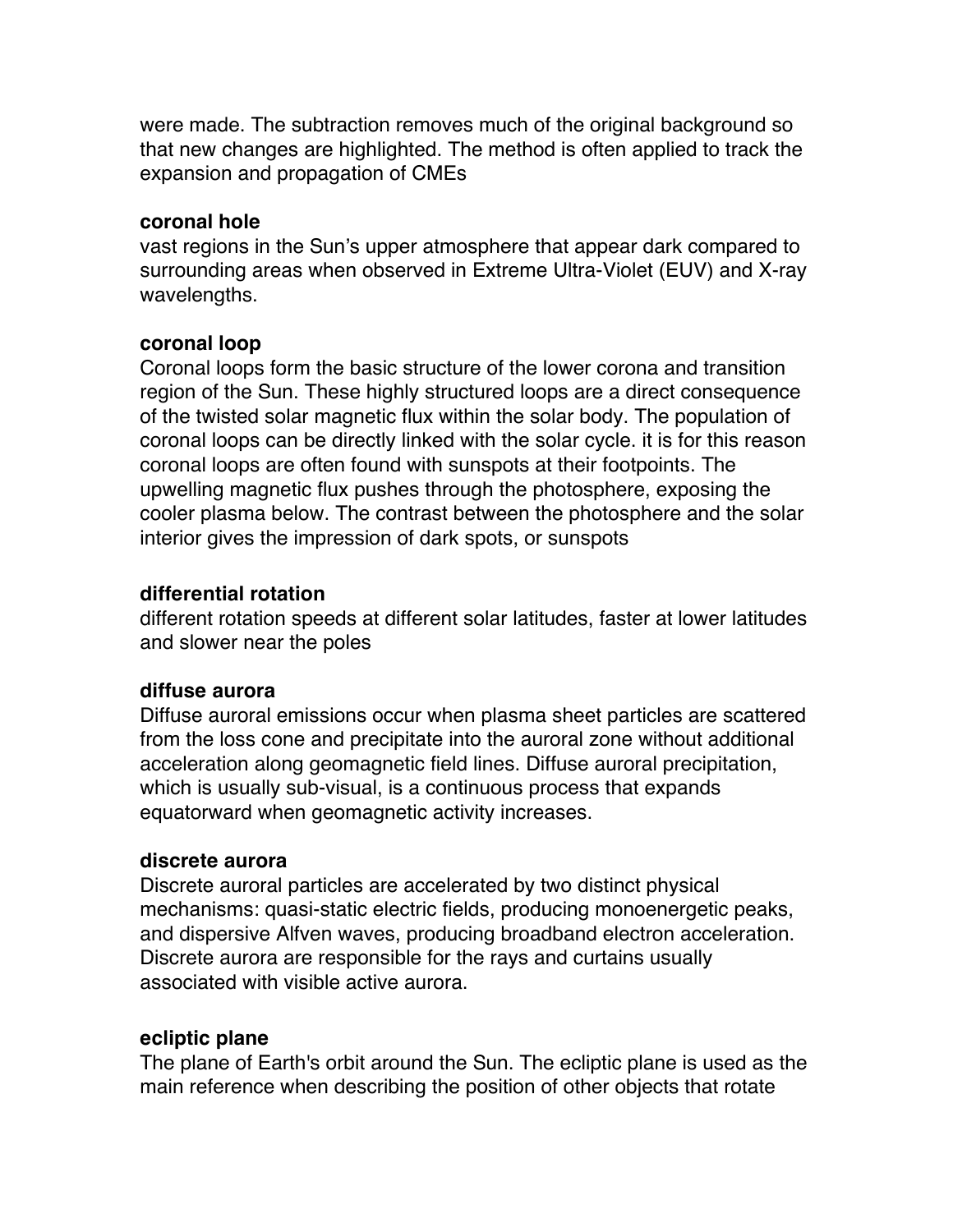about the Sun or need to be located with respect to the Sun and the Earth. The angle between the ecliptic plane and the plane of an orbit is called the inclination.

## **electromagnetic spectrum**

The distribution of electromagnetic waves or radiation arranged according to wavelength and frequency. Electromagnetic wave energy is the product of frequency and wavelength, and thus is a related means of categorizing the spectrum. Although the Sun's peak radiative output is in visible light band in the midst of the spectrum, the Sun emits energy ranging from short wavelength (high energy) gamma rays to long wavelength (low energy) radio waves.

## **electron volt (eV)**

A small unit of energy that is associated with a particle of a single charge, such as an electron or proton, moving through an electric potential of 1 Volt. It is equivalent to 1.602x10^-19 J. Highly energized particles may have energies of mega electron volts (MeV) or beyond.

## **energetic charged particles**

charged particles such as energetic electrons and energetic protons, and sometimes heavier ions, that have high enough energies to be moving at a significant fraction of the speed of light - at least 1% of the speed of light. These energetic particles can cause ionizing radiation damage spacecraft components and biological materials such as DNA.

## **energetic electrons**

electrons that are traveling much faster than ambient electrons in the space plasma and have the potential for causing ionizing radiation damage to spacecraft and astronauts.

#### **energetic protons**

protons that are traveling much faster then typical protons in the space plasma and have the potential for causing radiation damage to spacecraft and astronauts.

## **geoeffective**

solar wind conditions which are capable of producing a geomagnetic storm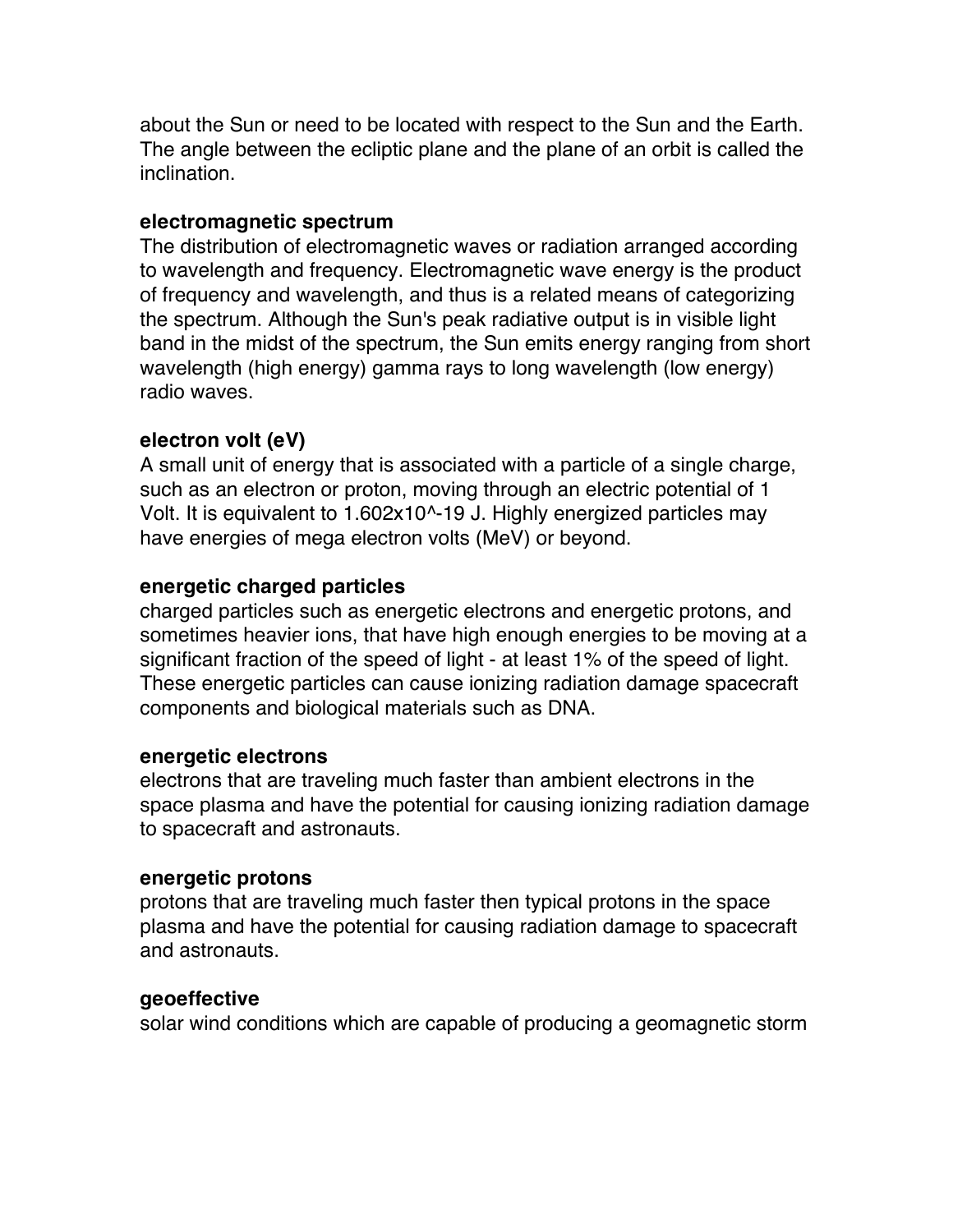# **geomagnetic storm/space weather storm in the Earth's magnetopshere**

Disturbances/Changes in Earth's magnetic field due to changes in solar wind conditions typically lasting 3-6 days.

## **geomagnetic Kp index**

The Kp-index is an indicator of the geomagnetic disturbance level in Earth's mid- and high-latitude magnetic field compared to a quiet day.

## **geostationary/GEO orbit**

A circular orbit at zero inclination directly above Earth's equator with an orbital period of 23 hr, 56 min and 4 sec. To a ground observer a geostationary satellite appears always at the same point in the sky. Geostationary orbits are a subset of geosynchronous orbits. Both orbits match Earth's rate of rotation measured relative to distant "fixed" stars.

# **GOES**

Geostationary Operational Environmental Satellites (GOES) Built and launched by NASA and operated by NOAA (National Oceanic and Atmospheric Administration, these satellites are in geostationary orbit over the continental US with the primary mission of observing the environmental conditions (weather). They also carry instruments that monitor the space environment.

## **halo CME**

CMEs that appear to surround the occulting disk of the coronagraph. The CME can originate from the front or back side of the Sun, and therefore are travelling either towards or away from the observer. About 70% of Earth directed halo CMEs are geoeffective.

# **Heliocentric Earth Equatorial coordinates (HEEQ)**

This coordinate system has its Z axis parallel to the Sun's rotation axis (positive to the North) and its X axis towards the intersection of the solar equator and the solar central meridian as seen from the Earth. This system is sometimes known as heliocentric solar (HS).

## **heliosphere**

The region of space dominated by the Sun's extended, outflowing atmosphere. Based on views of other stellar spheres, the heliosphere probably has a tear-drop shape due to its interaction with the interstellar wind.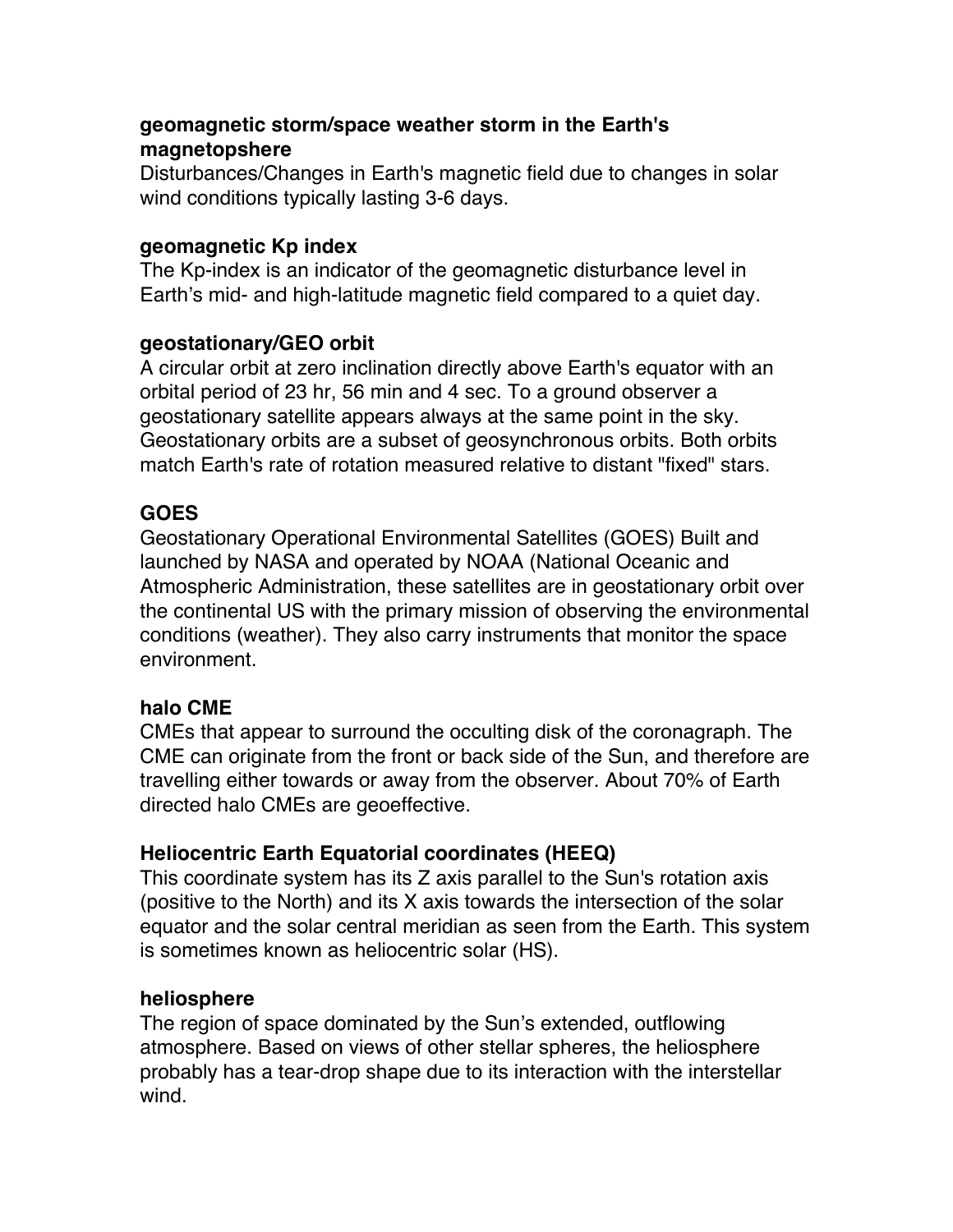## **hemispheric power**

A measure of auroral activity. Charged particles from the magnetosphere or solar wind can drive into the auroral zones and collide with the upper atmosphere particles. The collisions slow the charged particles, causing them transfer their kinetic energy to the upper atmosphere. The rate of particle energy deposition summed over the auroral zones is called hemispheric power.

## **high speed solar wind stream**

Streams in solar wind formed by higher speed solar wind originating from coronal holes. Higher speed streams are less tightly wound in the Parker spiral compared to slower ones, and at various distances the faster solar wind overtakes the slower wind ahead of it.

#### **ionization**

the process by which the energy of UV or X-Ray photon is absorbed by the electron of an atom, removing it completely from the atom and leaving a positively charged ion behind.

#### **ionizing radiation**

either energetic charged particles (usually electrons or protons) or photon radiation (UV or X-Rays) that can damage molecular structures such as DNA and spacecraft electronics

## **ionosphere**

An atmospheric layer in which a small fraction of electrons have been separated from their parent ions by energetic processes. Solar photons, solar protons and auroral particles, with sufficient energy, strip the electrons to produce a weak plasma.

## **Kp Index**

The Kp index indicates the magnitude of geomagnetic disturbance on a 0-9 scale, with zero being very quiet and 9 indicating a major geomagnetic storm. The index has a three-hour cadence. Higher values of Kp are associated with geomagnetic storming, the appearance of auroral lights at lower than normal latitudes, and stronger linkages between Earth's upper atmosphere and magnetosphere. See also the "Kp Indicies" Cygnet wiki page.

## **L1 point**

Lagrange Point 1 is an (unstable) gravitational fix point between the Earth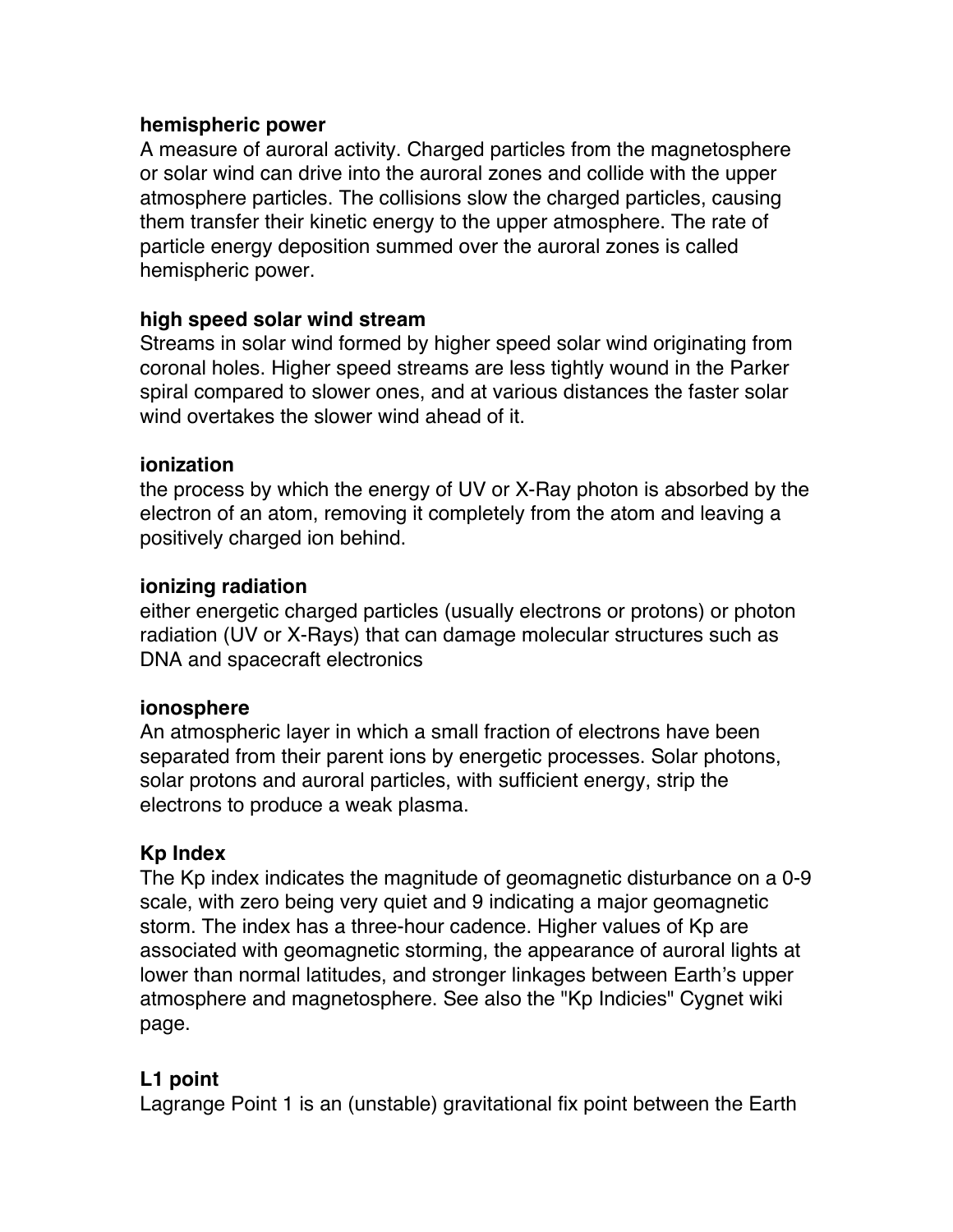and the Sun. It is close to Earth and always on the Earth-Sun line. Several solar monitoring spacecraft are in orbit around the L1 point.

#### **magnetic reconnection**

Magnetic reconnection is a physical process in highly conducting plasmas in which the magnetic topology is rearranged and magnetic energy is converted to kinetic energy, thermal energy, and particle acceleration

#### **magnetopause**

boundary of the magnetosphere. Outside this boundary of the environment is dominated by interactions the solar wind magnetic field while inside it is primarily influenced by the Earth's magnetic field.

#### **magnetosphere**

The region of space dominated by the magnetic field of a star or planet. Earth's magnetosphere takes on a tear-drop shape under the influence of the flowing solar wind.

#### **MHD**

Magnetohydrodynamics theory - this is the theory the describes the physics of conducting fluids including plasmas. It includes both fluid theory ("hydrodynamics") and Electricity and Magnetism ("Magneto").

#### **Parker spiral**

the spiral of Archimedes magnetic geometry of the solar wind due to solar rotation. Parcels of solar wind leaving the sun are analogous the water spirals formed from a rotating sprinkler. The angle a solar wind magnetic field line makes at 1 AU is close to 45 degrees.

#### **particle flux**

a measure of the number of particles passing through a unit area per unit time

#### **penumbra**

The outer, lighter portion of a sunspot. This structure has a striated or filamented appearance

#### **photosphere**

thin layer of the solar atmosphere that is the source of most Solar photons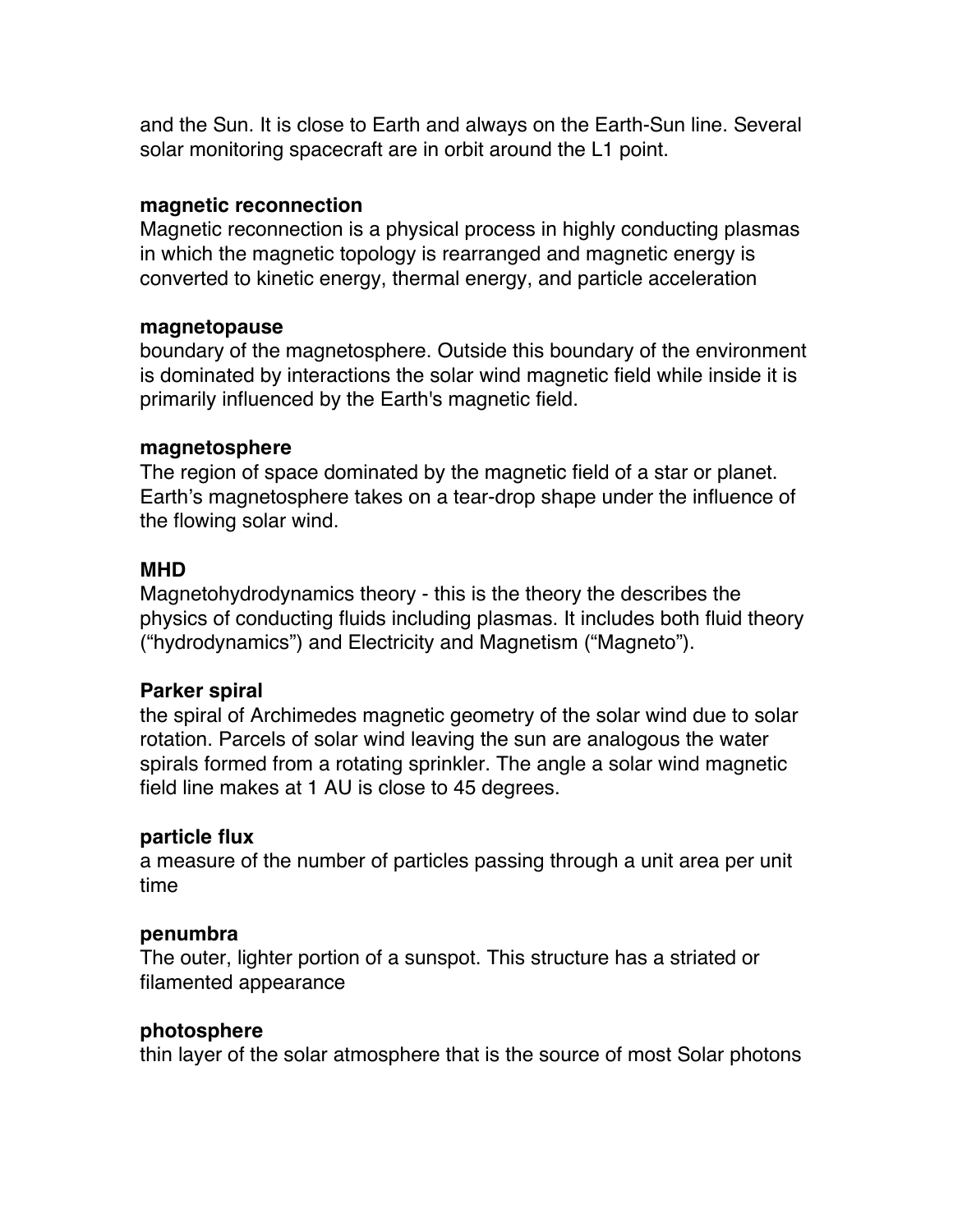## **plage**

Visible and ultraviolet emissions from the photosphere,chromosphere and transition region. Plage are associated with concentrations of magnetic fields and form a part of the network of bright emissions that characterize the chromosphere.

#### **plasma**

a fourth state of matter where atoms are broken down into ions and separate electrons

# **POES**

Polar Orbiting Environmental Satellites (POES) are a constellation of spacecraft that provide near continuous monitoring of the terrestrial and space environment over the polar regions

## **reconnection**

see Magnetic reconnection

# **SDO**

The Solar Dynamics Observatory is a spacecraft with three experiments (instrument suites) designed to to study how solar activity is created and how space weather comes from that activity. The experiments are: 1) the Atmospheric Imaging Assembly (AIA); 2) the Extreme ultraviolet Variability Experiment (EVE); and 3)The Helioseismic and Magnetic Imager. Each of these observes the Sun simultaneously. SDO was launched on Feb 11, 2010 into an inclined geosynchronous orbit that permits full time viewing of the Sun.

## **solar**

adjective used to describe aspects or behaviors of the Sun

## **solar atmosphere**

atmosphere consists of those layers of the Sun that allow photons to freely exit to space. The regions are: the photosphere, chromosphere, transition region and corona

## **solar corona**

the outer most portion of the solar atmosphere visible.

## **solar cycle of magnetic activity**

The approximately 22 (Earth-) year variation of the Sun's magnetic field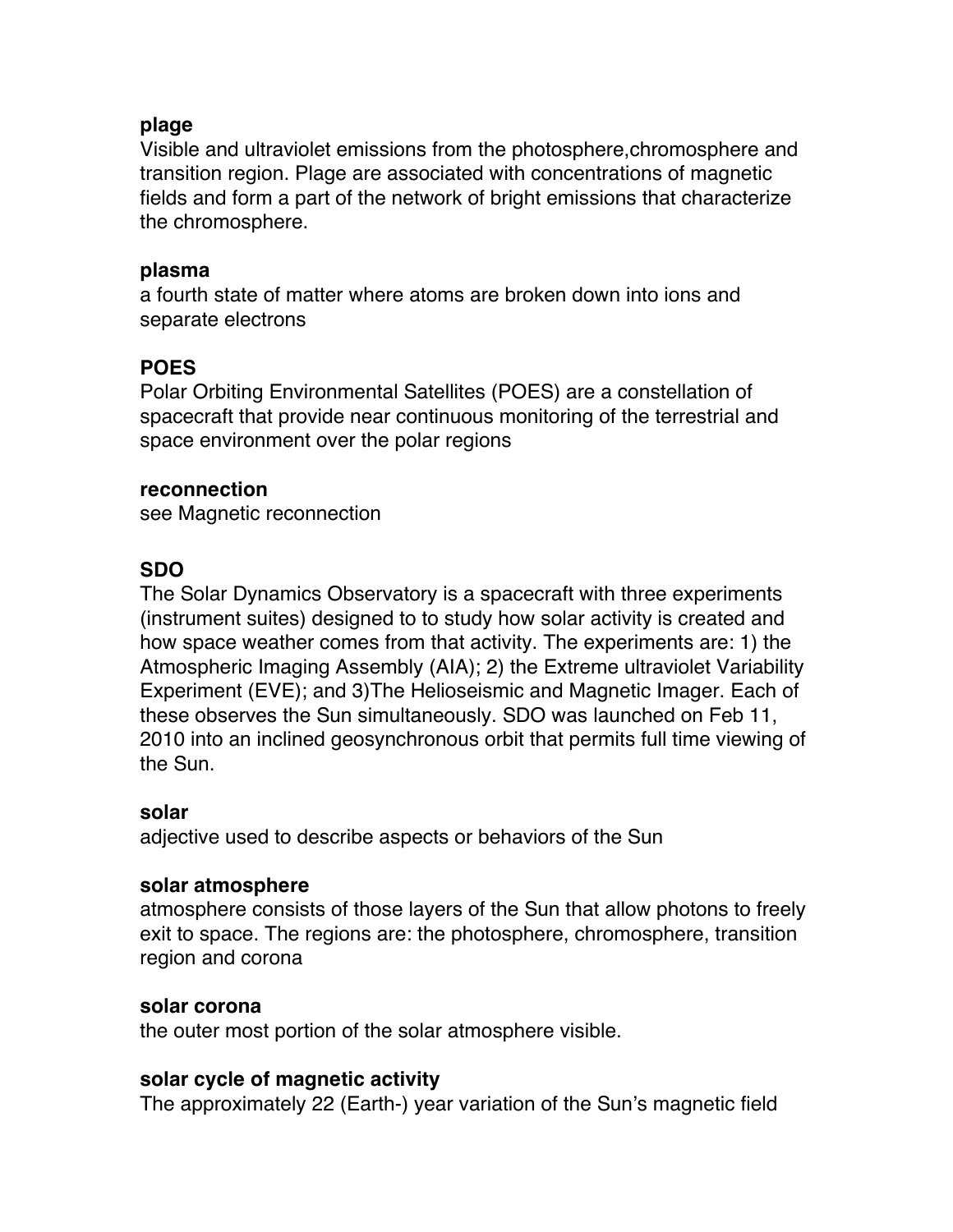#### **solar wind**

plasma flowing out from the sun

#### **space weather**

describes the variable conditions in space, due to solar activity and the solar wind

#### **spectral notation**

By convention spectral analysts designate the level of ionization with a roman numeral that is one unit larger that the actual number of missing electrons. For example HeII is singly ionized Helium (one electron missing).

## **STEREO**

Solar TErrestrial RElations Observatory; A spacecraft mission consisting of two identical spacecraft, STEREO A ("Ahead") and STEREO B ("Behind") that orbit closer and further from the Sun, respectively, than does Earth. The spacecraft carry solar imagers and solar wind detectors. Their orbit configuration allows the spacecraft to separate from Earth so that they can provide stereoscopic views of disturbances leaving the Sun.

#### **streamer**

features in the solar corona that overlie regions of closed magnetic field. They are sometimes called helmet streamers because they appear as pointed helmet-like features in the solar coronal.

#### **sunspot**

Sunspots are temporary phenomena on the photosphere of the Sun that appear visibly as dark spots compared to surrounding regions. Sunspots are caused by intense magnetic field, which inhibits convection, leaving their temperature  $($   $\sim$  3000–4500 K) lower than the temperature of surrounding material ( $\sim$  6000) K and makes them visible as dark spots. Sunspot sizes vary from 16 km to 160,000 km in diameter. They usually appear as pairs, with each sunspot having the opposite magnetic pole than the other. Sunspots host coronal loops and reconnection events. Most solar flares and CMEs originate in magnetically active regions around sunspot groups.

## **tachocline**

A thin shear layer between the Sun's differentially rotating convection envelope and uniformly rotating interior. The tachocline is bounded by the